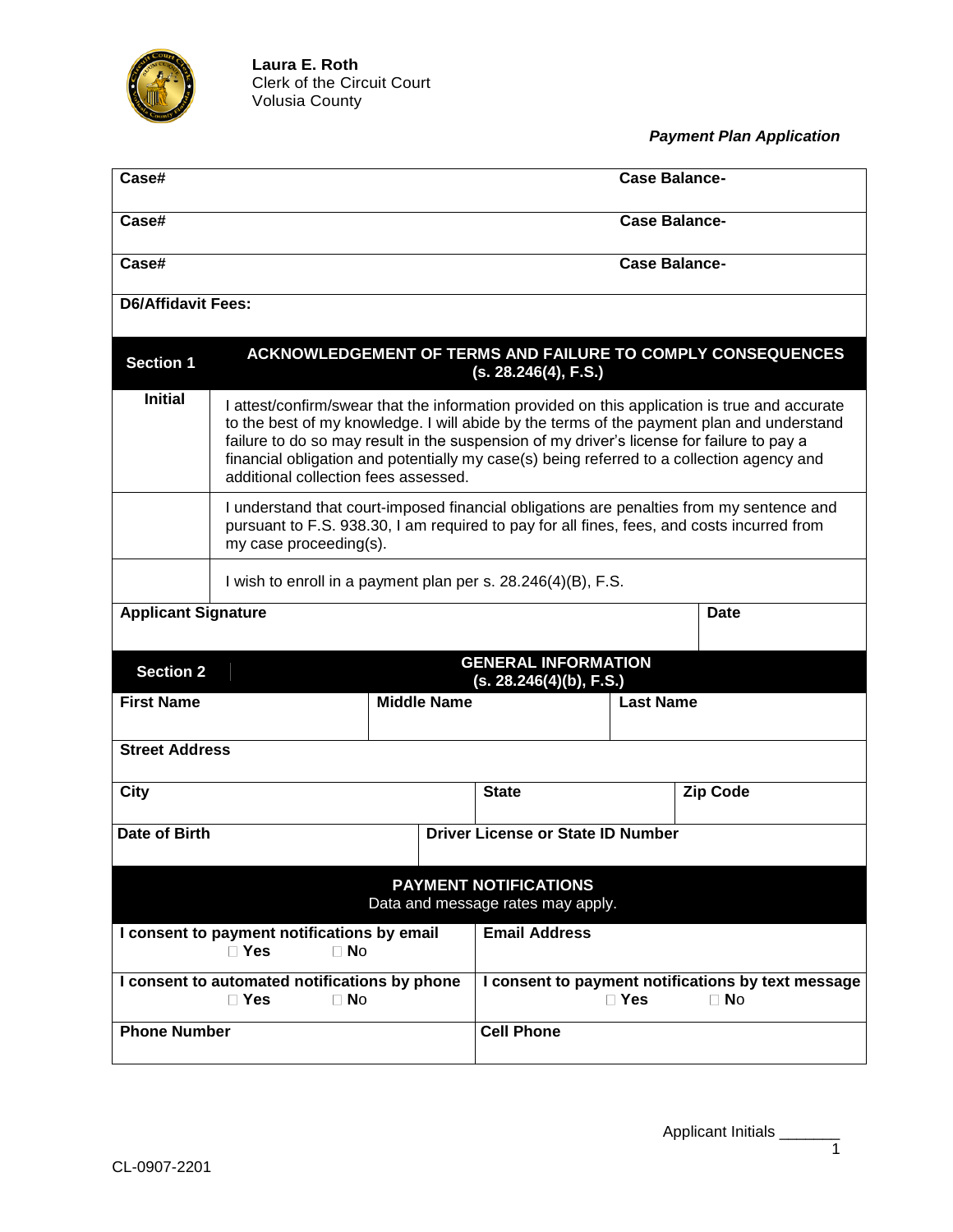

## *Payment Plan Application*

|                                                                                                                                                                    | <b>Section 3</b>                                     | <b>FINANCIAL INFORMATION</b>                                                                                                                                                                                               |  |  |  |  |
|--------------------------------------------------------------------------------------------------------------------------------------------------------------------|------------------------------------------------------|----------------------------------------------------------------------------------------------------------------------------------------------------------------------------------------------------------------------------|--|--|--|--|
| How much can you afford to pay per month? \$                                                                                                                       |                                                      |                                                                                                                                                                                                                            |  |  |  |  |
|                                                                                                                                                                    | How much can you afford to pay as a down payment? \$ |                                                                                                                                                                                                                            |  |  |  |  |
|                                                                                                                                                                    |                                                      | My net annual income pay is $\frac{1}{2}$ $\frac{1}{2}$ $\frac{1}{2}$ $\frac{1}{2}$ $\frac{1}{2}$ $\frac{1}{2}$ $\frac{1}{2}$ $\frac{1}{2}$ $\frac{1}{2}$ $\frac{1}{2}$ $\frac{1}{2}$ $\frac{1}{2}$ $\frac{1}{2}$ annually |  |  |  |  |
| Total net annual income pay consists of total salary and wages, minus deductions required by law, including<br>court-ordered support payments. - s. 27.52(1), F.S. |                                                      |                                                                                                                                                                                                                            |  |  |  |  |
|                                                                                                                                                                    | My income sources are:                               |                                                                                                                                                                                                                            |  |  |  |  |
| 1.                                                                                                                                                                 |                                                      | Social Security benefits \$______________ □ weekly □ bi-weekly □ semi-monthly □ monthly □ yearly                                                                                                                           |  |  |  |  |
| 2.                                                                                                                                                                 |                                                      |                                                                                                                                                                                                                            |  |  |  |  |
| 3.                                                                                                                                                                 |                                                      | Reemployment Assistance \$__________________ paid Dweekly Dbi-weekly Dsemi-monthly Dmonthly Dyearly                                                                                                                        |  |  |  |  |
| 4.                                                                                                                                                                 |                                                      | Union funds \$______________ □ weekly □ bi-weekly □ semi-monthly □ monthly □ yearly                                                                                                                                        |  |  |  |  |
| 5.                                                                                                                                                                 |                                                      | Retirement/pensions \$______________ □ weekly □ bi-weekly □ semi-monthly □ monthly □ yearly                                                                                                                                |  |  |  |  |
| 6.                                                                                                                                                                 |                                                      | Trusts or gifts \$_____________ □ weekly □ bi-weekly □ semi-monthly □ monthly □ yearly                                                                                                                                     |  |  |  |  |
|                                                                                                                                                                    |                                                      | 7. Veterans' benefit \$______________ □ weekly □ bi-weekly □ semi-monthly □ monthly □ yearly                                                                                                                               |  |  |  |  |
|                                                                                                                                                                    |                                                      | 8. Worker's compensation \$______________ □ weekly □ bi-weekly □ semi-monthly □ monthly □ yearly                                                                                                                           |  |  |  |  |
| 9.                                                                                                                                                                 |                                                      |                                                                                                                                                                                                                            |  |  |  |  |
|                                                                                                                                                                    |                                                      | 10. Dividends or interest \$______________ □ weekly □ bi-weekly □ semi-monthly □ monthly □ yearly                                                                                                                          |  |  |  |  |
|                                                                                                                                                                    |                                                      | 11. Support from family members \$_____________ □ weekly □ bi-weekly □ semi-monthly □ monthly □ yearly                                                                                                                     |  |  |  |  |
|                                                                                                                                                                    |                                                      | 12. Other income not on the list \$_____________ □ weekly □ bi-weekly □ semi-monthly □ monthly □ yearly                                                                                                                    |  |  |  |  |
|                                                                                                                                                                    |                                                      |                                                                                                                                                                                                                            |  |  |  |  |
|                                                                                                                                                                    | I have the following assets:<br>1. Cash \$           |                                                                                                                                                                                                                            |  |  |  |  |
| 2.                                                                                                                                                                 | Homestead real estate \$                             | Loan balance \$                                                                                                                                                                                                            |  |  |  |  |
| 3.                                                                                                                                                                 | Non-homestead real estate \$                         | Loan balance \$                                                                                                                                                                                                            |  |  |  |  |
| 4.                                                                                                                                                                 | Car/Motor Vehicle \$                                 | Loan balance \$                                                                                                                                                                                                            |  |  |  |  |
| 5.                                                                                                                                                                 |                                                      |                                                                                                                                                                                                                            |  |  |  |  |
|                                                                                                                                                                    | 6. Money market accounts \$                          |                                                                                                                                                                                                                            |  |  |  |  |
| 7.                                                                                                                                                                 | Bank/Savings account(s) \$                           |                                                                                                                                                                                                                            |  |  |  |  |
| 8.                                                                                                                                                                 | Stocks/bonds/Certificates of Deposit \$              |                                                                                                                                                                                                                            |  |  |  |  |
| 9.                                                                                                                                                                 |                                                      | I DO □ / DO NOT □ (select only one) expect to receive more assets soon. The asset(s) and value(s) are                                                                                                                      |  |  |  |  |
|                                                                                                                                                                    |                                                      |                                                                                                                                                                                                                            |  |  |  |  |
| My total liabilities/debt is: \$                                                                                                                                   |                                                      |                                                                                                                                                                                                                            |  |  |  |  |
|                                                                                                                                                                    |                                                      |                                                                                                                                                                                                                            |  |  |  |  |
|                                                                                                                                                                    |                                                      |                                                                                                                                                                                                                            |  |  |  |  |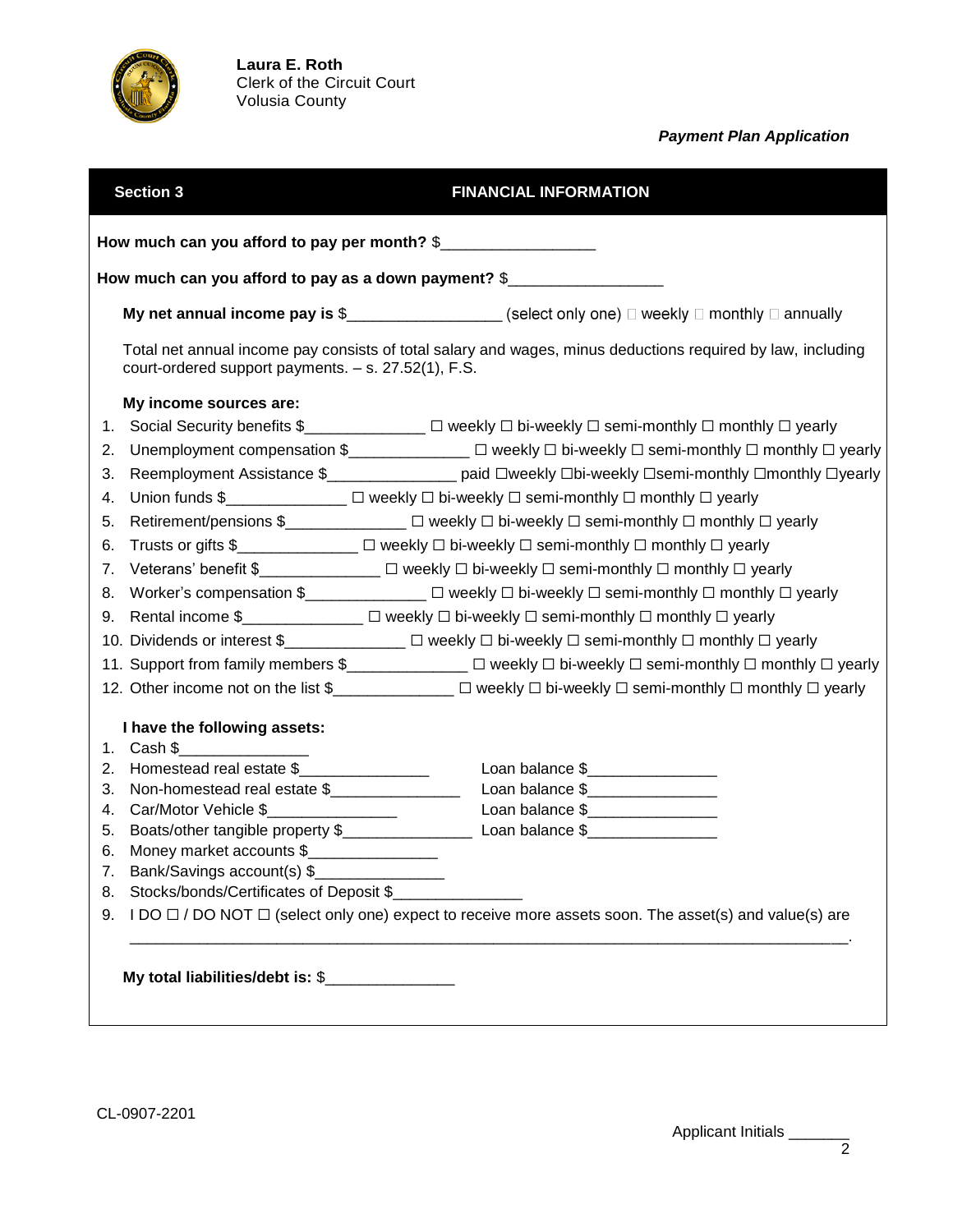

re

## *Payment Plan Application*

**Section 4 ACCEPTABLE PAYMENT METHODS** (s. 28.42(2), F.S.)

**Payments can be made as follows:**

- Online: www.clerk.org
- By phone: NCourt 386-626-3234
- By money order or cashier's check. Please include your payment plan number/name and mail to: Clerk of Court Attn: Criminal P.O. Box 6043 Deland, FL 32721
- In person: Volusia County Courthouse 101 North Alabama Ave, Deland, FL 32720 or City Island Courthouse Annex 125 East Orange Ave, Daytona Beach, FL 32114

| <b>Section 5</b> | <b>PAYMENT PLAN TERMS</b><br>(s. 28.42(2), F.S.)                                                                                                                                                                                                                                                                                                                                                                                                                                                                       |  |
|------------------|------------------------------------------------------------------------------------------------------------------------------------------------------------------------------------------------------------------------------------------------------------------------------------------------------------------------------------------------------------------------------------------------------------------------------------------------------------------------------------------------------------------------|--|
| <b>Initial</b>   | I understand that court-imposed financial obligations and civil penalties are penalties<br>from my sentence or set by applicable law and I am required to pay for all fines, fees, and<br>costs incurred from my case proceeding(s).                                                                                                                                                                                                                                                                                   |  |
|                  | I understand and agree to pay a [one-time \$25 or \$5 per month] administrative fee to<br>establish a payment plan – (s. 28.24(27)(b) or s. 28.24(27)(c), F.S.).<br>• If I fail to complete my payment plan and the clerk creates a new payment plan for<br>me, I understand the clerk will assess an additional [\$25 or \$5] administrative fee<br>each time a new payment agreement is established.<br>• I further understand that NCourt charges a fee of 7.5% per payment when making<br>payments by credit card. |  |
|                  | I understand that it is my responsibility to make timely payments pursuant to the plan,<br>regardless of e-notification reminders.<br>• Payment is due no later than 11:59 PM Central Time on the date given.                                                                                                                                                                                                                                                                                                          |  |
|                  | I will timely update my address, cell phone number, email address and any other contact<br>information with the Clerk's Office so that I may receive notifications.<br>• Failing to update my contact information may prevent me from receiving payment<br>plan notifications.                                                                                                                                                                                                                                         |  |
|                  | I will notify the Clerk's office immediately with a request to modify my original payment<br>plan if my financial situation changes.                                                                                                                                                                                                                                                                                                                                                                                   |  |
| <b>Section 6</b> | <b>FAILURE TO COMPLY</b>                                                                                                                                                                                                                                                                                                                                                                                                                                                                                               |  |
| <b>Initial</b>   | Wilfully failing to pay as agreed may result in the Florida Highway Safety and Motor<br>Vehicles (FLHSMV) issuing an order suspending my driver license and my privilege to<br>drive 20 days after the date the order of suspension is mailed (ss. 318.15 or 322.245,<br>$F.S.$ ).<br>• FLHSMV will send notification of suspension to the address they have on file.                                                                                                                                                  |  |